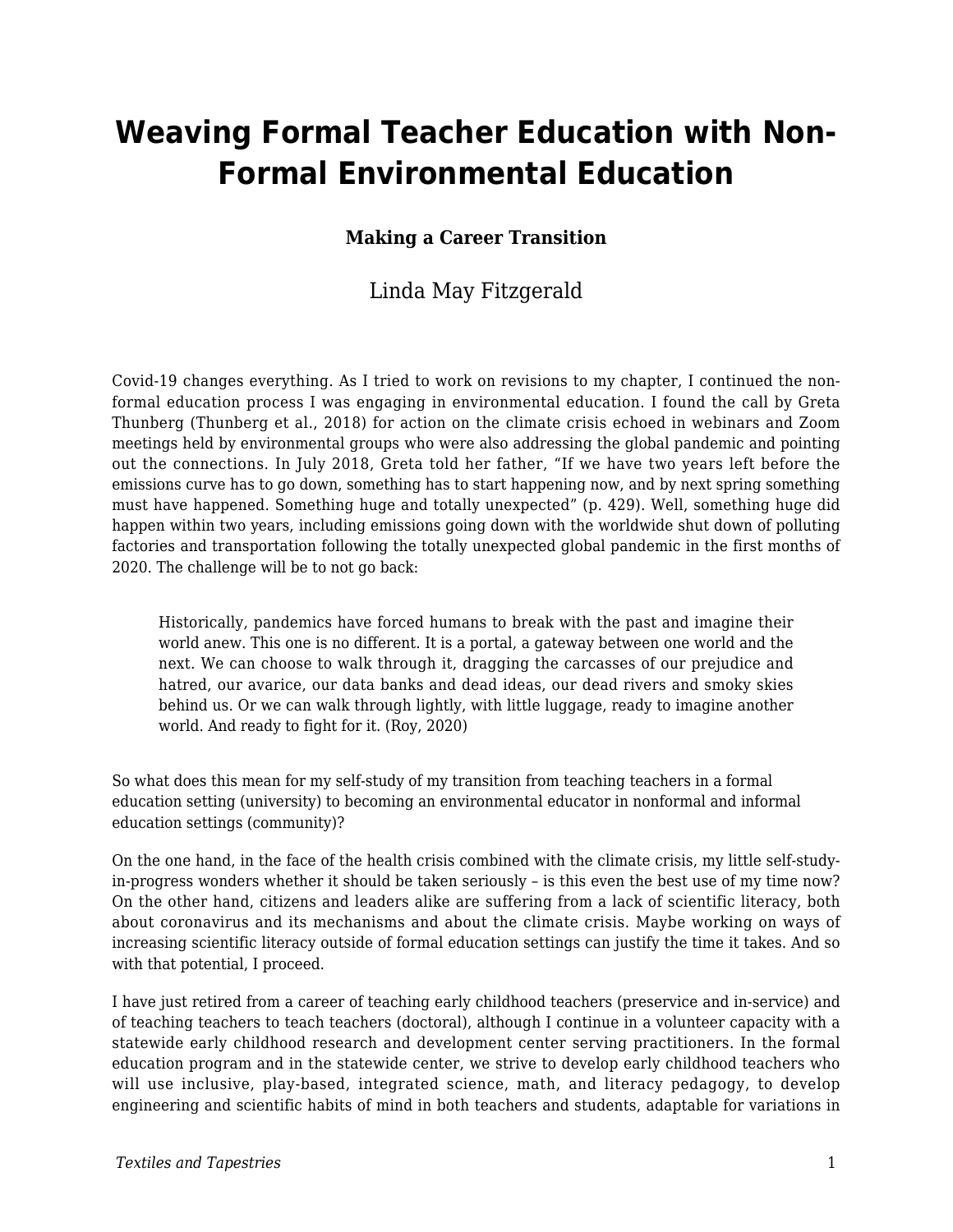race, class, ability, home language, and other characteristics.

The metaphor of textiles in the Castle 13 theme reminded me of the early childhood curriculum in New Zealand, Te Whariki, introduced to me at Castle 7 by Mayo et al. (2008): "Whariki means weaving. The metaphor of weaving is used to show holism in learning, as a whariki or mat is created for all to stand on" (p. 240). Te Whariki is woven from principles and strands. The warp of the mat I will be weaving in my transition comes from the principles of my pedagogical skills for inclusive practice of my formal teacher education career. I am now gathering the strands of new content and new pedagogy in non-formal and informal environmental education to provide the woof, to weave in a new way.

## **Objectives**

My overall objective in my transition to environmental educator is to find ways to educate people, particularly young children, so that they will know, come to love, and therefore protect their environment. During this transition, I will be engaging in self-study to discover, in the context of ongoing environmental degradation for which we and the next generation must soon find solutions, how to equip myself to contribute principles and content outside of formal education settings. The aim of this report is to document what I have learned so far about the path I have chosen to my next stage.

### **Conceptual Context**

I am a teacher. I was a built-in babysitter in my family of origin, 7 years older than my next of 4 siblings, and I shared my love of the outdoors with my sister and brothers from their earliest years. We still love to go out into nature when we get together as aging adults now. And I expect to be a teacher, and to love nature, until the end of my life. But my formal teacher education professor job has now ended, and I look forward to a new career as a community- based environmental educator.

To guide my transition out of teacher education and into environmental education, I look to the rich examples in the S-STEP literature of those who have documented their major transitions into and through teacher education (Bullock & Ritter, 2011; Dinkelman et al., 2006; Kitchen, 2005; Richards & Fletcher, 2019; Wood & Borg, 2010). Even more apt are the self-studies of those who have become novices in new fields (Ardra Cole (1998) tapdancing; Dawn Garbett (2008) horseback riding; Melanie Shoffner (2016) immersing into a new discipline) to enrich their teacher education. Can their experiences provide maps I can read backwards as I move out of teacher education into environmental education?

To guide the transition of my pedagogy out of formal education and into the community, I look to the long traditions of non-formal and informal education. Gravitating to the science end of environmental education, I follow the National Science Teaching Association (NSTA), who recognized the value of non-formal and informal education with their recent name change (from Teachers to Teaching). They cited the National Research Council (NRC) (2010) report, *Surrounded by science: Learning science in informal environments*:

A great deal of science learning, often unacknowledged, takes place outside school in museums, libraries, nature centers, after-school programs, amateur science clubs, and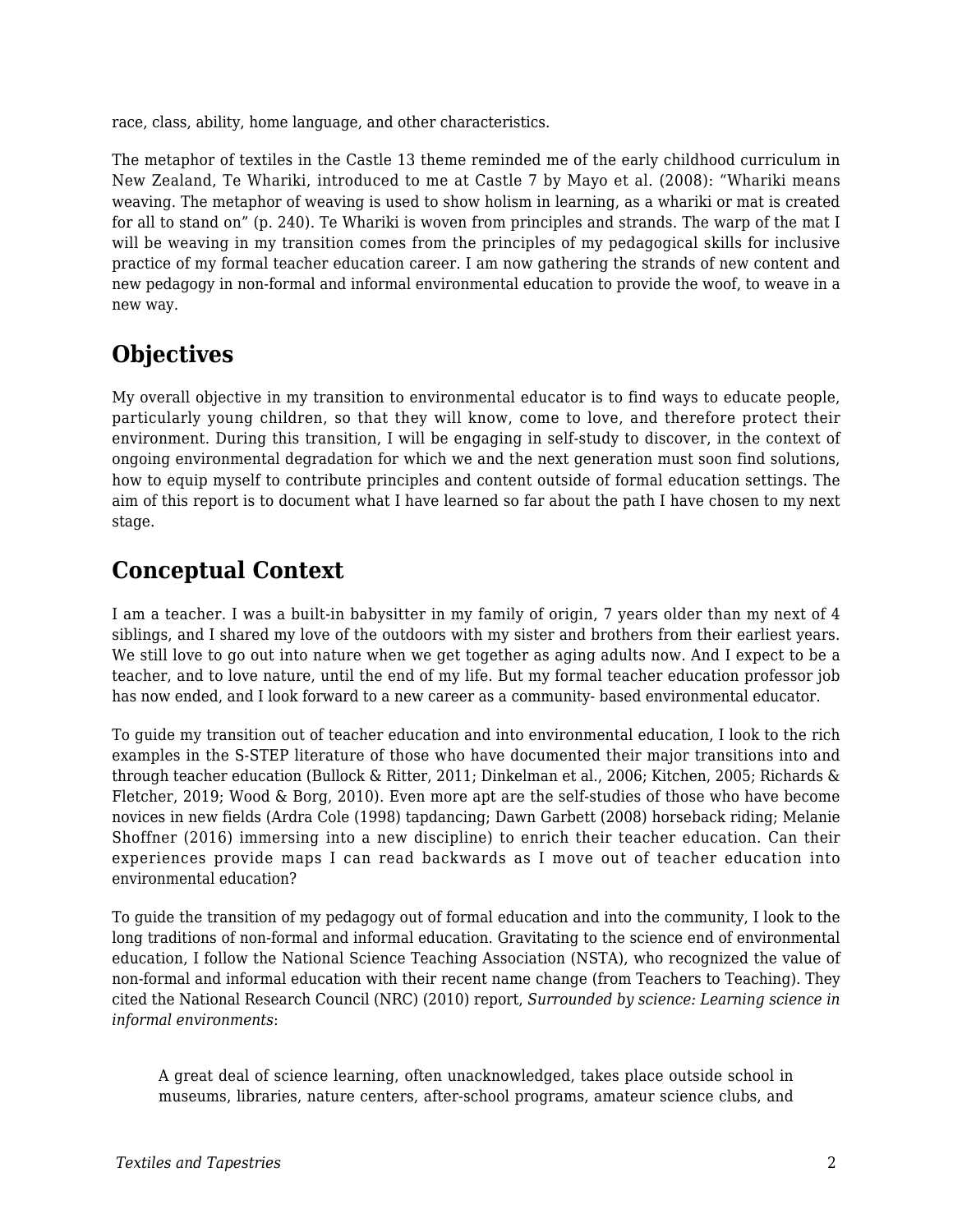even during conversations at the dinner table. Collectively, these kinds of settings are often referred to as informal learning environments. (p. 1)

Even within a formal university setting, I have found inspiration from programs engaged in the formal education of non-formal education, such as leisure services (e.g., Scholl & Gulwadi, 2015) or outdoor education (e.g., North, 2015).

And for new content to master, outside of the natural and social sciences of the academy, I look to scientists such as Alexander Von Humboldt, Charles Darwin, Aldo Leopold, E.O. Wilson; and environmental essayists such as Terry Tempest Williams and Edward Abbey. To learn from those who are actively working to improve the natural world, I look to environmental organizations such as The Nature Conservancy, Sierra Club, and Audubon Society; and public agencies such as the National Conservation Training Center of the U. S. Fish and Wildlife Service, and more locally, county (inside US states) conservation districts.

As I immerse myself more deeply in this literature, I find over and over again some kind of reference to a rationale for educating children and others about the environment, said as well as anyone else by David Attenborough, a natural historian known for his BBC documentaries, among other achievements: "No one will protect what they don't care about; and no one will care about what they have never experienced'' (https://eco-age.com/news/david-attenboroughs-best-quotes). Aldo Leopold's daughter, Estella Leopold, an emeritus professor of biology at the University of Washington, applied that sentiment specifically to the next generation:

You can't fall in love with something you don't know, and if you know nature, it's very likely, in such an intriguing environment, that you'll get to love it, you'll get to like it .... And if we don't have young people becoming familiar with nature, who's going to defend it? Who's going to defend it out there in the legislatures, in the boonies. (https://www.wpr.org/new-aldo-leopold-memorial-connects-legacy-future-generations-fa mily-says)

Tying into the quotations from the prologue, for the greater societal transition through the portal that the pandemic has opened, to commit to preventing emissions to rising to past levels, that is, to prevent the global economy from just going back to the pre-pandemic norm, hearts and minds will need to be won over to engaging the climate crisis as seriously as the health crisis. There may not be time, but the defense of the environment may rest with getting as many people as possible to fall in love with nature. It seems overwhelming and even quixotic, but as a teacher I hope to find a path to contribute to this winning of hearts and minds, starting with getting to know as much as I need to understand the task at hand.

### **Methods**

Guided by the list of characteristics from Mena and Russell (2017), I have undertaken a self-study of my transition from formal to non-formal education. It is

1. initiated and focused by the individual, myself, studying my transition from formal to non-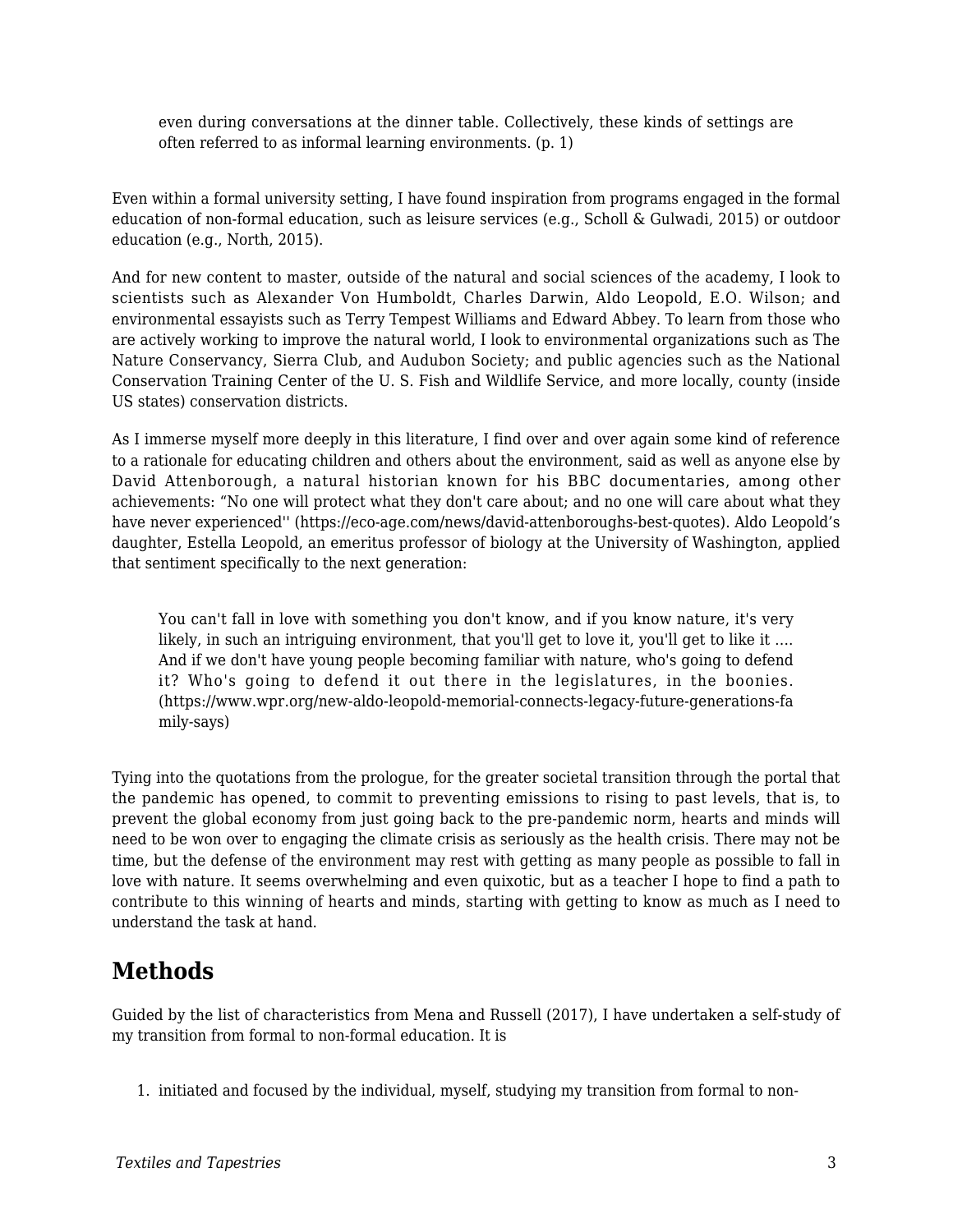formal education;

- 2. aimed at improvement and development of new knowledge for my new practice of environmental education, crossing disciplinary boundaries;
- 3. undertaken interactively and in collaboration with others;

Just months into my retirement from the university, I have not been carrying out my self-study as collaboratively as I did "selves"-studies when in the university. So far in this self-study, I have been working primarily alone except for the writing of this paper, for which I have received critical feedback from 4 colleagues with whom I am working as a critical friend on other self-studies. In the meantime, I have been apprenticing myself to new colleagues that I am meeting in the non-formal settings I have joined. As we collaborate on projects aimed at improving our environmental education efforts, I am looking for ways they may already engage in reflective practices, ready to share my self-study practices and adapt theirs to improve my own.

4. using multiple research methods;

Autobiographical methods are called for (Bullough & Pinnegar, 2001), but given the sociocultural context of the climate crisis, methods proper to auto-ethnography (Mitchell, 2016) are engaged, with a constant comparative process of analyzing as data are collected, to guide further collection of data. Inspired years ago by the work of Manke and Allender (2006) on artifact analysis, and more recently by object inquiry (Pillay et al., 2017), I focused on binoculars to open an object-self dialogue to reveal social constructions of my self through this transition.

5. demonstrating methodological rigor and trustworthiness by using a variety of data sources to be able to triangulate while drawing conclusions from what, so far, are autobiographical sources. Submitting data and analysis for systematic scrutiny and critique to collegial friends is on the agenda for this ongoing transition; at this point it consists of email exchanges of feedback on my drafts of this paper, which have led to further analysis and redrafting. Data sources comprised notes during my own learning experiences, journal entries, and an object inquiry.

I have taken detailed notes while engaged in community-based environmental education events. These included, but were not limited to, monthly webinars from the Monarch Joint Venture from US Fish and Wildlife Service (USFWS) and other USFWS webinars; monthly local Audubon Society meetings and occasional bird walks and citizen science bird counts with highly experienced members; local Sierra Club film showings, sometimes followed by expert panelists in discussion; informative talks by the naturalist at a local nature center, sometimes while kayaking or hiking; advocacy groups working on clean water issues; and public lectures on environmental topics, sometimes at the public library or the arts center, but sometimes in a university building.

I did three kinds of reflective writing, commonly called journaling, but not systematic enough to be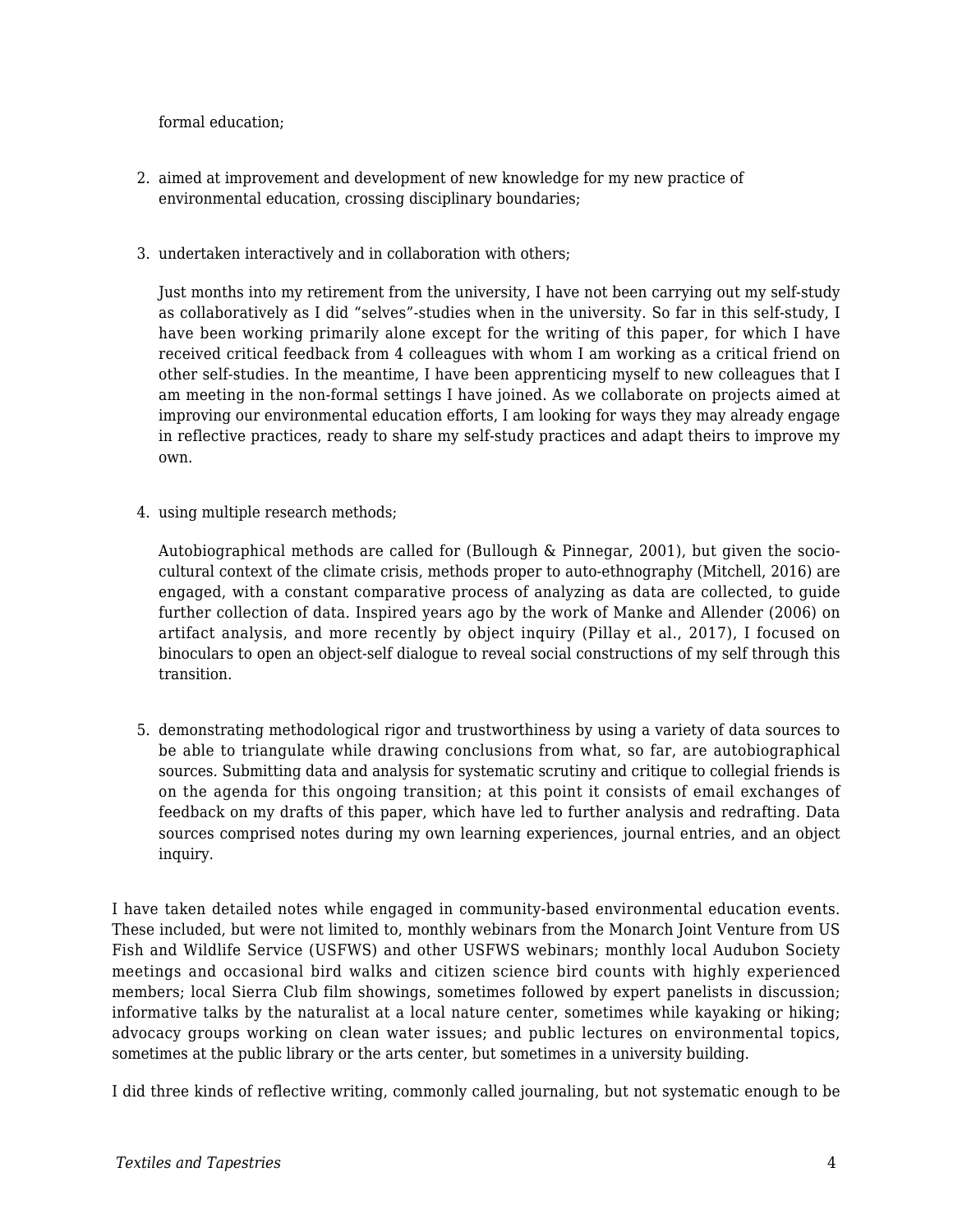daily or otherwise scheduled. I made handwritten entries in two journals, one that captures occasional reflections after engaging in community-based environmental education events, and another for reflections on narrative sources (books, articles, video). These journal entries, together with reflections targeted at writing this paper, contributed to the third kind of journaling, electronic "one-pagers" (Mayo et al., 2008), 27 so far. Sometimes the one-pagers are more like reflective journal entries, i.e., first-order data. But other times they are a first level of analysis, reflecting on the journal reflections and capturing insights that contribute to, if not constitute, findings.

A more focused reflection was an object-inquiry, a discussion I carried on with a pair of binoculars, using prompts from Manke and Allender (2006) and following the steps laid out by Samaras (2011). The discussion was captured in a first-order data one-pager.

I had hoped to revise my original paper to include my first delivery of environmental education for preschoolers, apprenticed to an Audubon Society member who designed a "Budding Birder" program. And I also had signed up for a Master Conservationist certificate program being given at a local nature center. Both were canceled as the global pandemic took hold. The plan now is to re-engage if these programs survive to the other side of the health crisis.

### **Outcomes**

As I attended community-based environmental education events, reviewed notes taken during the events, took notes while I read in mostly non-academic journals and books and websites, and reflected in one or another of my journals, I found in my dialogues with myself that I reached recalibration points (East et al., 2009), that is, places where an understanding emerged, sometimes as an "aha," other times a fine-tuning of awareness. At this early stage in my transition (a few months past full retirement), I hesitate to draw conclusions. However, I can share a few of these recalibration points.

#### *1. "Wanderfahring" in Educating Myself to be an Environmental Educator*

Whereas so far this self-study has lacked the usual collaboration of my previous self-studies, I have been a collaborator on two other current self-studies. While in discussion about one of these studies, I introduced the authors to the concept of "wanderfahring" (East et al., 2009), that is, what might seem to be off-topic digressions, letting the process move us forward rather than pushing toward a specific goal. As I described it to them, I suddenly recognized that my own process in learning to be an environmental educator so far was in stark contrast to the strictly laid out programs of study my undergraduate and master's students followed (not even any electives!) and to a certain extent my doctoral students as well. I have been wandering near and far, without a map, but getting to know the terrain, letting it lead me. In a way not unlike themes emerging from qualitative analysis of data, seemingly unrelated events resonate with other events and become critical moments in my education. For instance, what I thought was a purely recreational bird walk, my first as a new Audubon Society member, ended up with my first educator opportunities, to help with a "Budding Birders" program for preschoolers, and to help design a bird exhibit for children at the local arboretum (as noted, both on hold due to covid-19). Another recreational event for paddling on local waterways turned into a water quality advocacy opportunity that intersected with two other unrelated events I had attended for building advocacy knowledge and skills.

Recalibration point one: trust the process. To return to the weaving metaphor of the conference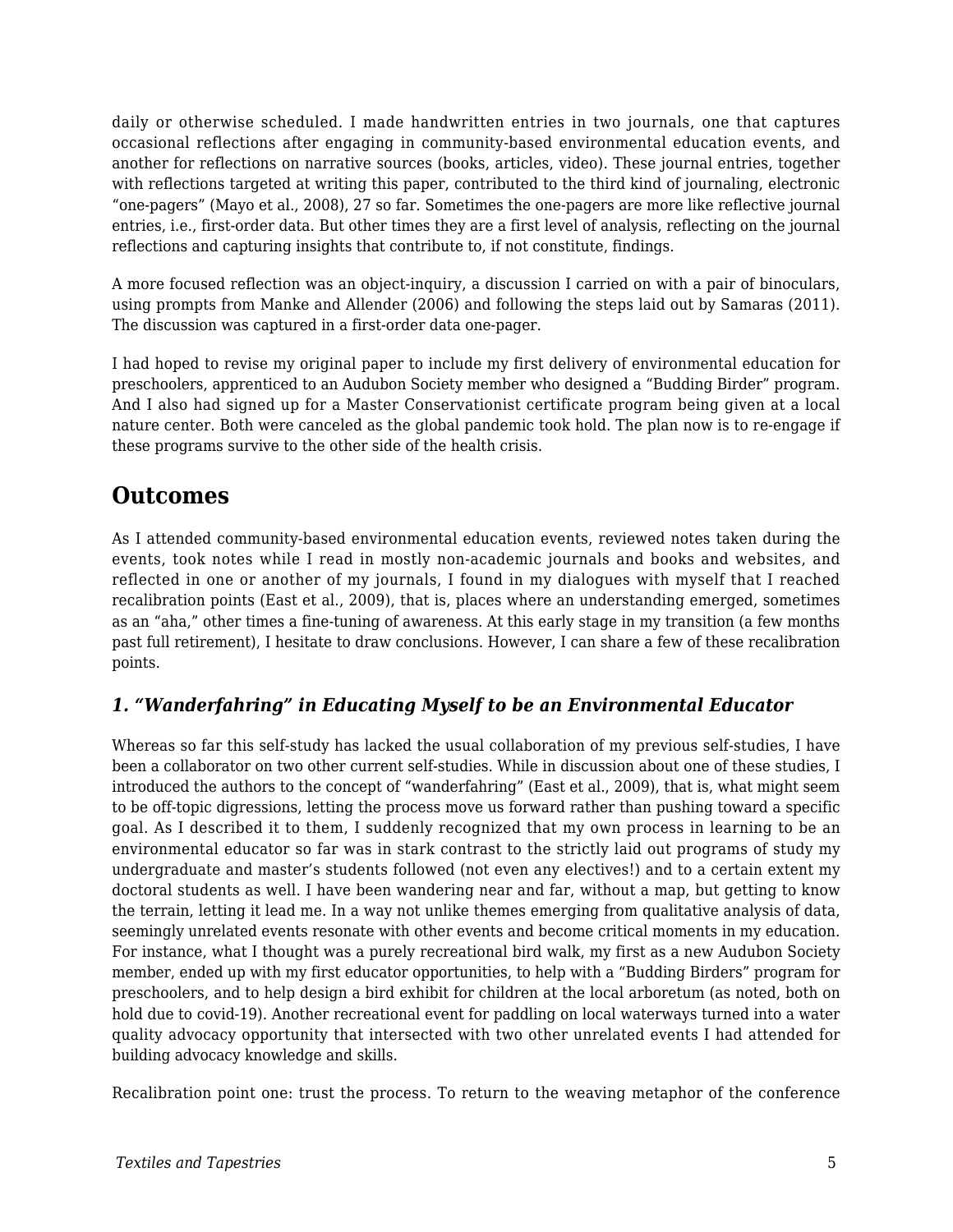theme, I have started out with the warp for my mat that I retained from my teaching career; however, I don't have a pattern that I am following for the woof. As I was beginning data analysis, I visited a textile exhibit in a major art museum and was struck by a mat-sized piece in which the warp consisted of non-textile found objects. That piece of art speaks to my current approach to weaving in how I am learning from my non-formal and informal environmental education. I do some woolgathering from texts for one strand, then pick up some techniques from a guided nature walk for another section, and maybe some tree roots like the Ojibwe used in birch bark canoes, and add some feathers from my immersion in the Audubon Society. Maybe a pattern will emerge, or maybe I will start to be more intentional about what I add next and where. I am quite certain that it will be very different from the Harris Tweed-like weaver's patterns of regulations and standards such as those I followed in my formal teacher education work. I am revisiting the idea of bricolage from my constructivist college education (Levi-Strauss, 1966), but as refreshed and applied in tourism studies, "a reflexive collage in writing" (O'Regan, 2015, p. 465).

#### *2. Define your Terms: Formal vs. Non-Formal or Informal*

My working definition of formal education was education that takes place in an institutional setting, specifically a school of some sort with a curriculum of some sort, generally toward an end point such as a degree. My working definition of non-formal was education that did not meet that definition, and I used it interchangeably with informal education, as used by NRC (2010). I had in mind an exercise I gave my preservice teachers in the past to help them get in touch with the kind of play-based learning I hoped they would support as early childhood educators. I had them think of one of the best learning experiences they had had anywhere in any part of their lives, one where they really learned something they personally wanted to learn. The usual result was that the class generated a large list of outside-of-school venues, learning skills more than facts. I challenged them to find ways to reproduce those circumstances in their own teaching, despite being bound by classroom walls and assessible curricula that tempted one to just teach to the test.

As I embarked on a variety of community-based environmental education opportunities for myself, I had expected to find contrasts with the formal education I used to deliver as a university-based professor. Instead, going through my notes from the wide variety of events, I found it difficult to sort the characteristics of the events into formal vs. non-formal binary categories. I already knew that setting or place would not necessarily be a distinguishing feature, because as a professor I sometimes took my class out to community sites, and conversely, community organizations could rent spaces on campus. However, I fully expected that curriculum, especially with accountability for mastering it, would distinguish formal from non-formal.

And then I learned about Master Conservationist and Master Naturalist (and was reminded of Master Gardener) courses of study, delivered outside of school settings by county conservationists and others, some with and some without formal teaching credentials, resulting in certificates when the required curriculum was successfully completed. These are not the diplomas or licenses or certifications or endorsements that my teaching at the university prepared students to receive, and they may or may not have any implications for future employment. However, they are not the opposite of formal education in any simple sense.

Recalibration point two: both/and, not either/or. As my work goes forward, I am building a continuum, with the formal end anchored by my former career as a teacher educator in a university, and a range of other learning opportunities stretching off to the other end. As I continue to discover more community-based opportunities and continue to read in the less academic literature I am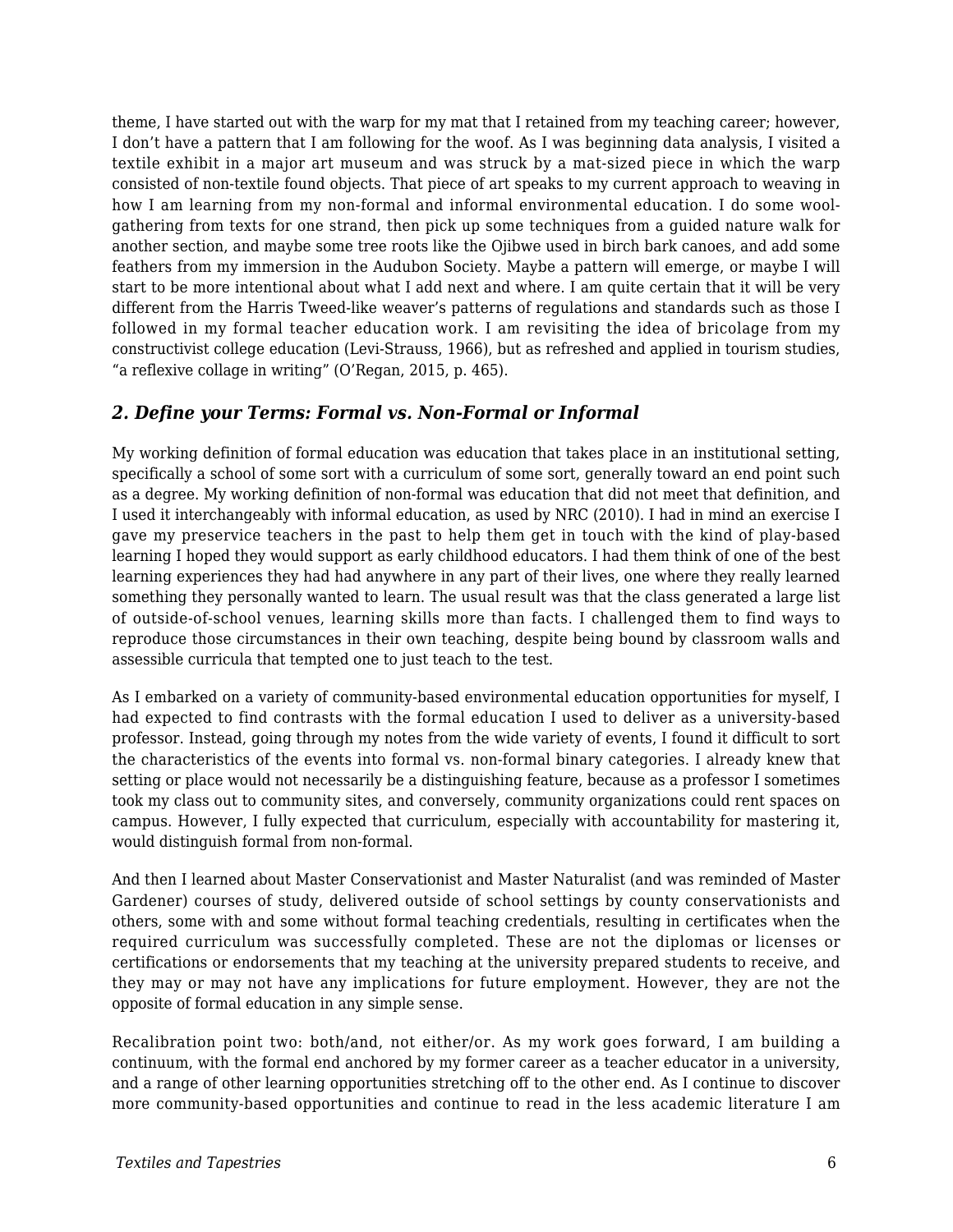encountering, I hope to tease out more distinguishing features, with closer attention to variations in pedagogical methods. My model of weaving my mat with a firm foundation of the warp being my former university pedagogical techniques has been challenged. I think my mat will have both formal and nonformal pedagogy and formal and nonformal content, in both warp and woof.

#### *3. Learning to see Non-Formal or Informal Education and how to do it is like Learning to use Binoculars*

My object-inquiry with my binoculars could be a whole paper in itself, and is far from finished, as I learn more about arts-based inquiry and using artifacts in self-study. Having been convinced about the power of objects to make future scientists fall in love with science (Turkle, 2008), I decided to try object-inquiry in my self-study. I was especially encouraged by the fact that the authors of *Object Medleys* (Pillay et al., 2017) took inspiration from Turkle as well.

When choosing an object to capture my transition to environmental education, I immediately went to my binoculars. They seemed to be another good example of both/and: a tool for use in formal science but also common in outdoor recreation. They are a critical tool for citizen science, as in the Christmas bird count I did with the Audubon Society, to report the data to the Cornell University Lab of Ornithology. Citizen science by its very nature is both/and! I had lots to say about my binoculars – where, and when, and why, and with whom I got them, and so on. But the prompt, "tell it what you think it is saying, and listen for the response" (Manke & Allender, 2006, p. 263) gave me pause. Listening to an inanimate object is hard! I thought I heard, "Be flexible"; "Adjust as needed"; "Narrow the breadth of vision to deepen the distant detail. This is either/or – you have to choose either the wide-angle (context) or the close up (focus)."

Recalibration point three: For now I am choosing a wide-angle, while I learn the skills necessary for whatever focus I find, and as I wanderfahr, remaining flexible, keeping open the options for what that focus will be.

# **Implications**

This work in progress has few firm findings as yet, but the recalibration moments that have emerged so far encourage me to continue the study. In this "for future research" section, I have a number of directions in which this ongoing work may take me. I hope to develop a narrative of transition that will invite additions to and critiques from others going through a similar transition (either at retirement from formal education or in a mid-career departure from formal education and/or teacher education). I also hope to identify pedagogical principles from teacher education that I can use in community-based environmental education, but equally important, to identify educational methods with proven effectiveness in non-formal education that could be of use to renew teacher education pedagogy. For myself, I want to apply the skills I developed, with the support of self-study, as a teacher educator, and develop new ones to increase my pedagogical content knowledge in nature.

And yet I am momentarily paralyzed by both the speed and destructiveness of the global pandemic, presaging the speed and destructiveness of the climate crisis, if the warnings of the scientific community – and of next generation activists like Greta Thunberg -- continue to be ignored. And then I get moving again, looking for the places that I can apply the formal education skills and knowledge I already have to the need to win hearts and minds to the task of defending the environment on the other side of the portal that the pandemic has opened. And as I engage, I need to continue self-study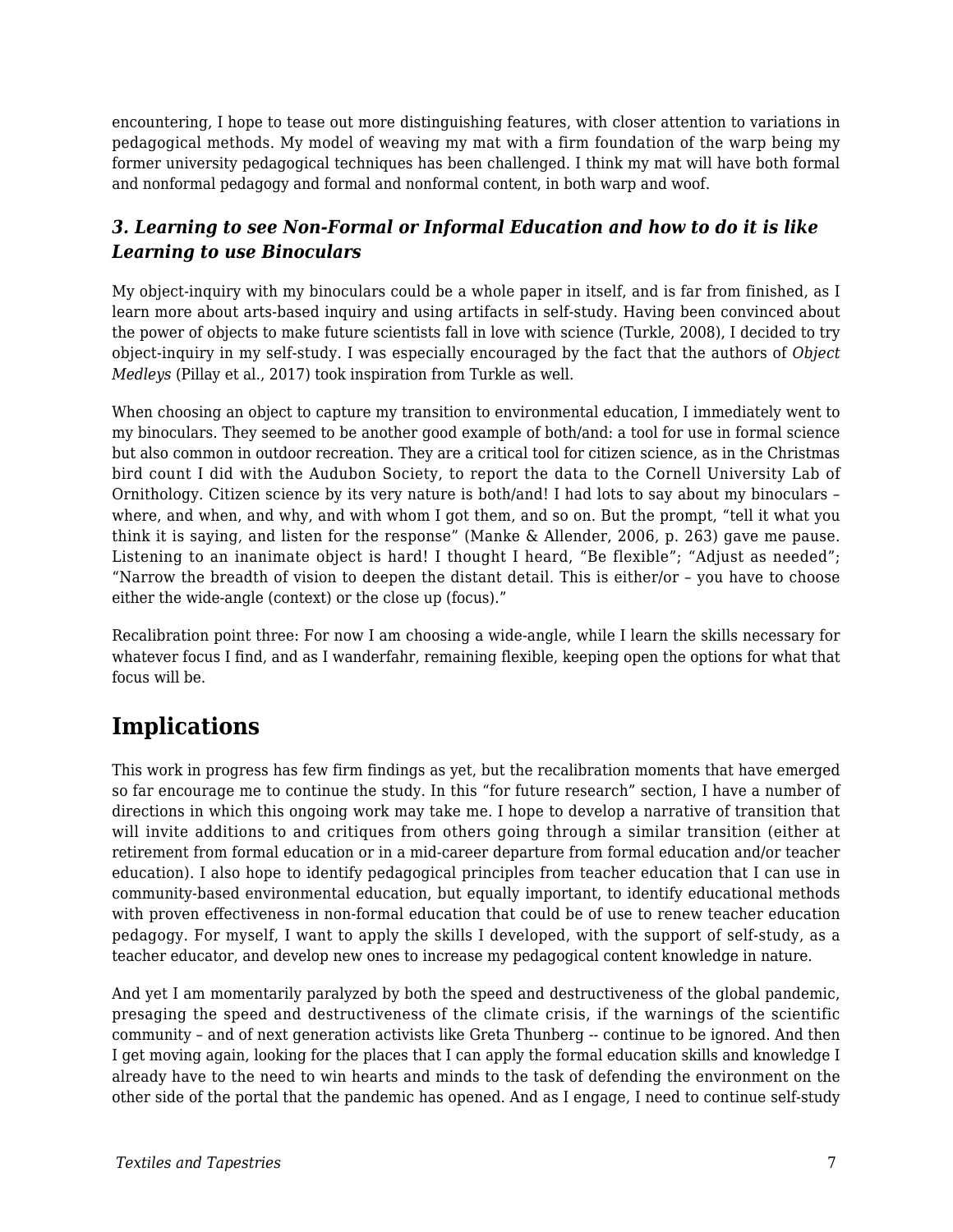to reflectively adapt my old skills and knowledge to the new skills and knowledge needed for the task.

### **References**

Bullock, S., & Ritter, J. (2011). Exploring the transition into academia through collaborative selfstudy. *Studying Teacher Education*, *7*(2), 171-181.

Bullough Jr., R. V., & Pinnegar, S. (2001). Guidelines for quality in autobiographical forms of selfstudy research. *Educational Researcher*, *30*(3), 13-21.

Cole, A. (1998). *Dance me to an understanding of teaching* [performance]. Presented at Second International Conference on Self-study of Teacher Education Practices, Herstmonceux Castle, East Sussex, England.

Dinkelman, T., Margolis, J., & Sikkenga, K. (2006). From teacher to teacher educator: Experiences, expectations, and expatriation. *Studying Teacher Education, 2*(1), 5–23.

East, K., Fitzgerald, L. M., & Heston, M. (2009). Talking teaching and learning: Using dialogue in self-study. In D. Tidwell, M. Heston & L. M. Fitzgerald (Eds.), *Research methods for the self-study of practice* (pp. 55-72). Springer.

Garbett, D. (2011). Horse Riding 101: The role of experience in reframing teacher education practices. S*tudying Teacher Education, 7*(1), 65-75.

Kitchen, J. (2005). Looking backward, moving forward: Understanding my narrative as a teacher educator. *Studying Teacher Education, 1*(1), 17-30.

Levi-Strauss, C. (1966). *The savage mind*. University of Chicago Press.

Manke, M., & Allender, J. (2006). Revealing the diverse self in self-study: An analysis of artifacts. In D. Tidwell & L. Fitzgerald (Eds.), *Self-study and diversity* (pp. 249-265). Sense.

Mayo, E., Henson, K., & Smith, H. (2008). Early childhood teachers as researchers: Story as innovation, one-pagers as methodology. In M. Heston, D. Tidwell, K. East, & L. M. Fitzgerald (Eds.), Pathways to change in teacher education: Dialogue, diversity and self- study. Proceedings of the Seventh International Conference on the Self-Study of Teacher Education Practices (pp. 239-242)*.* [Herstmonceux Castle, UK]. University of Northern Iowa.

Mena, J., & Russell, T. (2017). Collaboration, multiple methods, trustworthiness: Issues arising from the 2014 International Conference on Self-study of Teacher Education Practices. *Studying Teacher Education, 13*(1), 105-122. https://doi.org/10.1080/17425964.2017.1287694

Mitchell, C. (2016). Autoethnography as a wide-angle lens on looking (inward and outward). In D. Pillay, I. Naicker & K. Pithouse-Morgan (Eds.), *Academic autoethnographies: Inside teaching in higher education* (pp. 175-189). Sense.

National Research Council. (2010). *Surrounded by science: Learning science in informal environments*. The National Academies Press. https://doi.org/10.17226/12614.

North, C. (2015). Rain and romanticism: The environment in outdoor education. *Asia-Pacific Journal*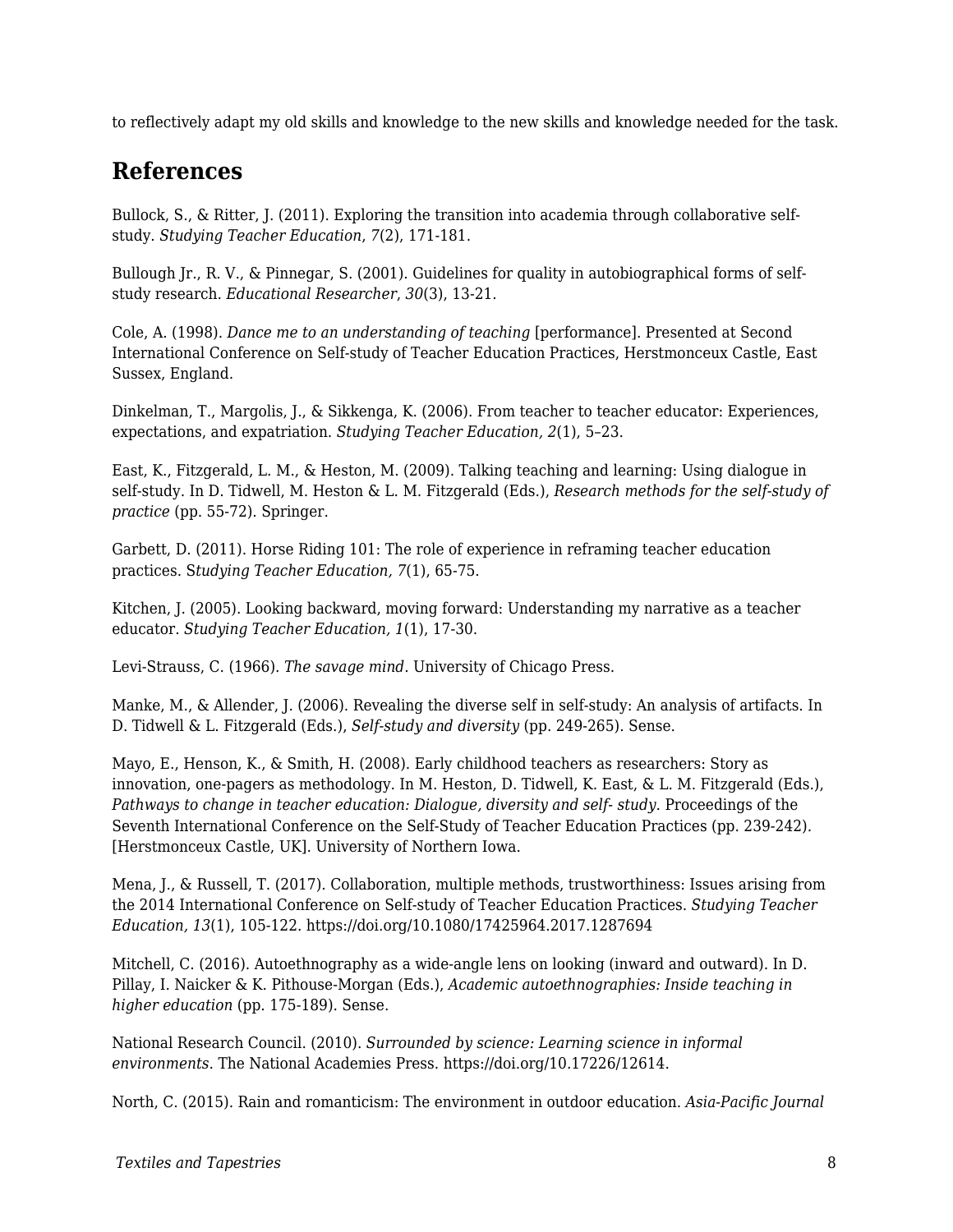*of Health, Sport and Physical Education, 6*(3), 287-298. https://doi.org/[10.1080/18377122.2015.1092725](https://doi.org/10.1080/18377122.2015.1092725)

O'Regan, M. (2015). Methodological bricolage: A journey on the road less traveled in tourism studies. *Tourism Analysis, 20*, 457–467. [https://edtechbooks.org/-kGZ](http://dx.doi.org/10.3727/108354215X14265319207434)

Pillay, D., Pithouse-Morgan, K., & Naickler, I. (2017). *Object medleys: Interpretive possibilities for educational research*. Sense.

Richards, K. A. R., & Fletcher, T. (2019). Navigating the personal challenges and sociopolitics of doctoral supervision. *Studying Teacher Education, 15*(3), 260-277.

Roy, A. (2020, April 3). The pandemic is a portal. *Financial Times,* 112.

Samaras, A. P. (2011). *Self-study teacher research: Improving your practice through collaborative inquiry*. Sage.

Scholl, K. G., & Gulwadi, G. B. (2015). Recognizing campus landscapes as learning spaces. *Journal of Learning Spaces, 4*(1), 53-60.

Shoffner, M. (2016). From expert to novice: Studying a second discipline. In D. Garbett & A. Ovens (Eds.), *Enacting self-study as methodology for professional inquiry* (pp. 213-218). S-STEP.

Thunberg, G., Thunberg, S., Ernman, M., & Ernman, B. (2018). *Our house is on fire: Scenes of a family and a planet in crisis* [trans. P. Norlen & S. Vogel]. Penguin Books.

Turkle, S. (Ed.). (2008). *Falling for science: Objects in mind*. The MIT Press.

Wood, D., & Borg, T. (2010). The Rocky Road: The journey from classroom teacher to teacher educator. *Studying Teacher Education, 6,* 17-28.



Fitzgerald, L. M. (2020). Weaving Formal Teacher Education with Non-Formal